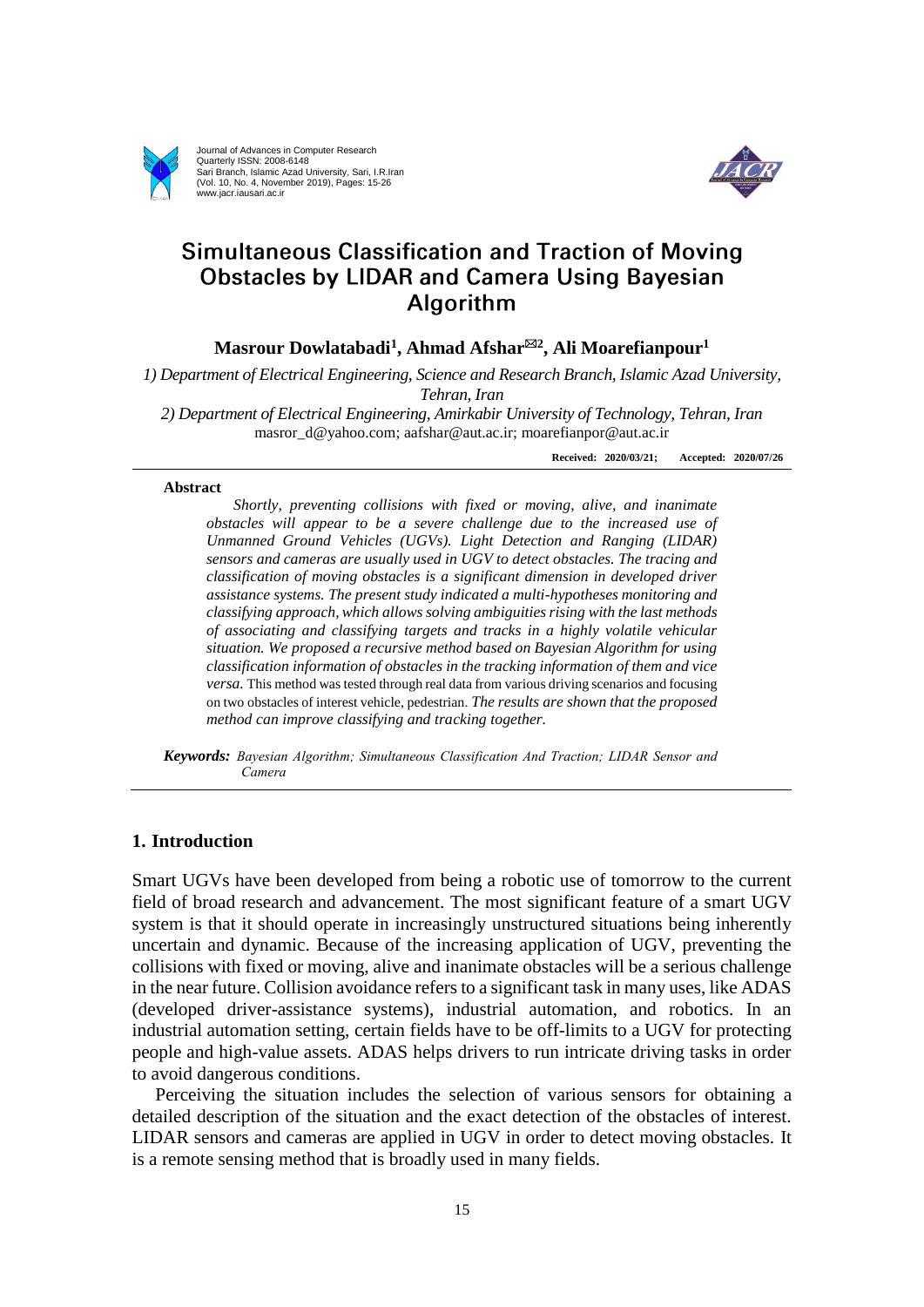The management of imperfect information is a critical need for perception systems. The correct detection of moving obstacles is a significant aspect of a moving object tracking system. A lot of sensors are typically part of these systems. Tracking an obstacle like a car on the road is a three-step process with the stages: (1) synchronization, (2) association, and (3) fusion. The synchronization task predicts the development of the known obstacles to the current timestamp k and knows information on their behaviour at time k-1. Predicting obstacles is called tracks, while the observation of the sensors is called targets. The association step finds which track corresponds to which targets before they can be fused in the last step for obtaining a more precise description of the scene at time k. Multi-sensor fusion at track level needs a list of updated tracks from each sensor to fuse them into a mixed list of tracks. The works in [1], [2], solve this problem by focusing on the association problem.

 The classification information of the obstacle was not used in estimating and predicting the obstacles tracking as we are aware of the class of obstacles that surround the vehicle provides a better perception of driving situations. Classification is regarded as a separate task in the DATMO (detecting and tracking the moving object) tasks or as aggregating information for the final perception output. Knowing the class of a moving object assists with learning and tracking the motion model. Classifying the obstacle's information by a camera improves the detection and tracking of the moving obstacles. We include an object's class as the critical component of a tracking technique, which provides uncertainty management from sensor detection. The goal is to improve the results of the perception task. Thus, this study addressed the problem of sensor data association and tracking. The present study assumed that a rich list of tracked obstacles could enhance the future stages of an ADAS.

 The rest of the paper was organized as follows. Section2 reviews the related work. In section3, the tracking process is described, and in Section4, the proposed method for classifying and tracking obstacles is expressed. Section 5 discusses the results of the proposed algorithm.

#### **2. Related Work**

Data decision-making technology-based on the multi-sensor is highly valued by scholars at home and abroad. Also, a lot of theorem and algorithms emerged in the field of data decision making. In this area, the traditional algorithms are statistical [3], empirical reasoning [4], a voting method [5], Bayesian inference [6], template method [7], and adaptive neural network [8]. Such regular methods can settle the decision fusion of multisensor information to some degree. Data association and track-to-track association, two vital problems in single-sensor and multi-sensor multi-target tracking, multi-object tracking is a central computer vision task with a wide variety of real-life applications which ranges from surveillance and monitoring to biomedical video analysis. Multiobject tracking is a challenging task because of complications caused by object appearance changes, complex object dynamics, clutter in the situation, and partial or full occlusions. Nguyen et al. [9] used a novel framework for the road estimation task through the incorporation of reliability into the multi-source fusion and the integration of an offline-trained knowledge base for the reliability assessment represented by Bayesian Network or Random Forests. Jing et al. [10] used a new algorithm for multi-sensor multitarget joint detection, tracking, and classification problems. A constitutional multi-sensor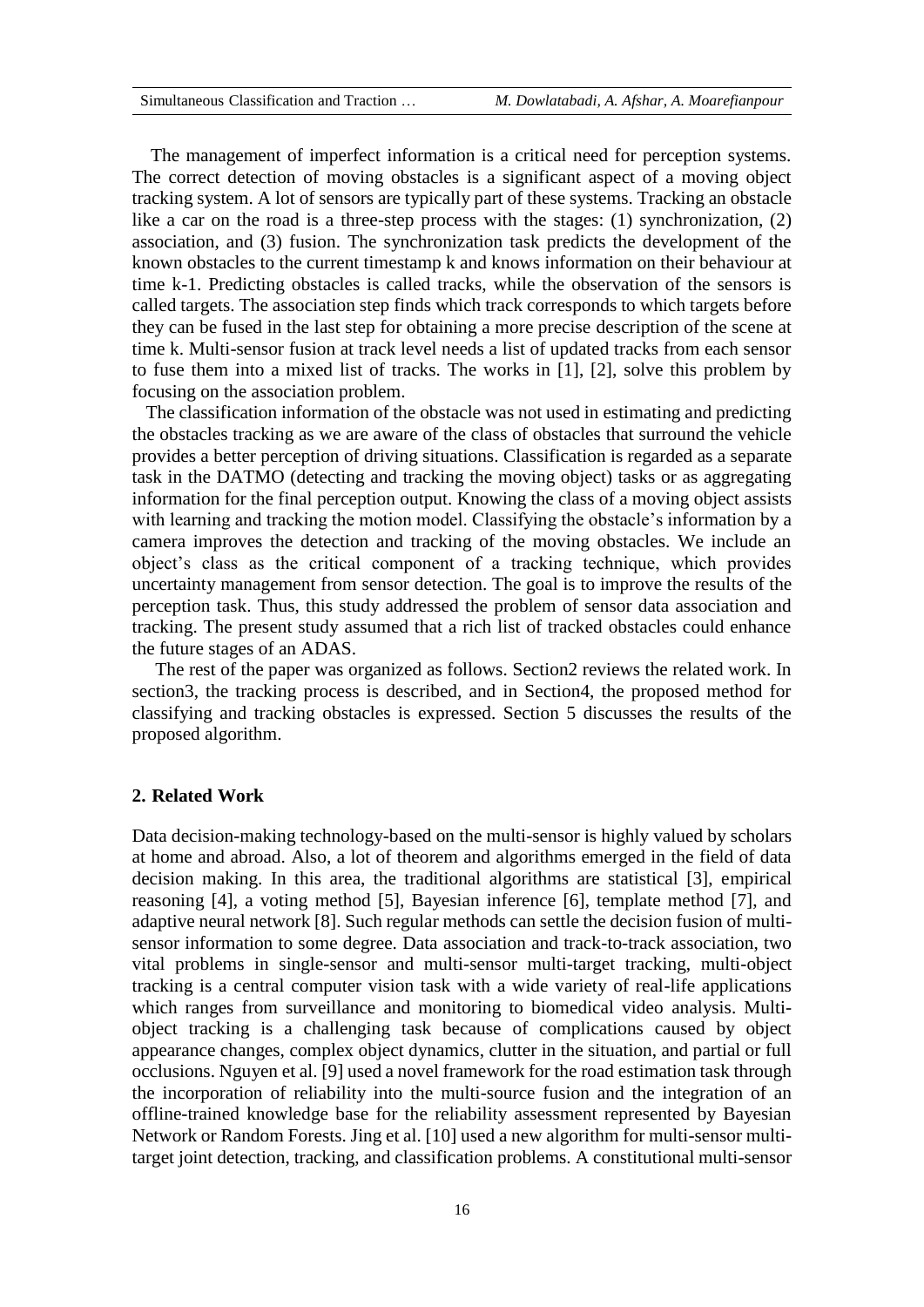multi-target state estimator was derived, and the optimal solution was obtained based on the minimum Bayes risk criterion. Emami et al. [11] addressed the representation learning techniques for multi-sensor uses and concluded by presenting an overview of available multi-target tracking benchmarks. Fang et al. [12] suggested the Recurrent Autoregressive Network (RAN), which was a temporal generative modeling framework for characterizing the appearance and motion dynamics of multiple obstacles over time. The target detection and tracking fusion algorithm according to a minimum cost function was proposed to decrease the false alarm rate of the target in [13]. Demetriveski et al. [14] presented a novel 2D–3D pedestrian tracker designed for uses in autonomous vehicles. It employed Camera and LIDAR data fusion in order to solve the association problem in which the optimal solution was found by matching 2D and 3D detections to tracks through a joint log-likelihood observation model. Zhao et al. [15] searched for fundamental concepts, solution algorithms, and application guidance related to the use of infrastructure-based LIDAR sensors. Lee et al. [16] proposed the Permutation Matrix Track Association (PMTA) algorithm for supporting track-to-track, multi-sensor data fusion for multiple targets in an autonomous driving system. Zhang et al. [17] presented a Multi-Perspective Tracking (MPT) framework for smart vehicles. An iterative search procedure was proposed to relate detections and tracks from various perspectives. Yoon et al. [18] suggested a new deep neural network (DNN) architecture that could solve the data association problem with a variable number of both tracks and detections, involving false positives. Shakarji et al. [19] proposed a time-efficient detection-based multi-object tracking system through a three-step cascaded data association scheme that combined a fast spatial distance only short-term data association. Such researches focused on the multi-object tracking system.

 A preference for the proposed method at the detection level was that describing the obstacles can be improved by adding knowledge from various sensor sources. For instance, LIDAR data can give a reasonable estimate of the distance to the object and its apparent size. Furthermore, classification information, typically obtained from a camera, lets making assumptions about the detected obstacles. An early enrichment of obstacles' descriptions could let the decrease of the number of false detections and integrate classification as a considerable component of the perception output instead of only an add-on. The problem of online multi-object tracking and classifying this study was to reliably relate obstacle trajectories with detections in each video frame and LIDAR signal according to their tracking and classifying information.

## **3. Obstacle tracking**

Tracking obstacles refer to the process of connecting two detected obstacles in two consecutive frames. The relationship between two obstacles of i and j in two sequential frames is regarded as the Hij hypothesis. Each source (LIDAR, camera) has various attribute vectors for detecting obstacles. For instance, the camera cannot recognize the distance from obstacles. The camera can detect the obstacles using the image processing capability in terms of their geometric characteristics like width and transverse movement. The camera can run the segmentation through image processing algorithms and calculation of horizontal displacement and the horizontal velocity. LIDAR and Camera send displacement and velocity data as raw data to sensor fusion unit, and they should calculate the likelihood and confidence level of the probability of every hypothesis according to the raw data received.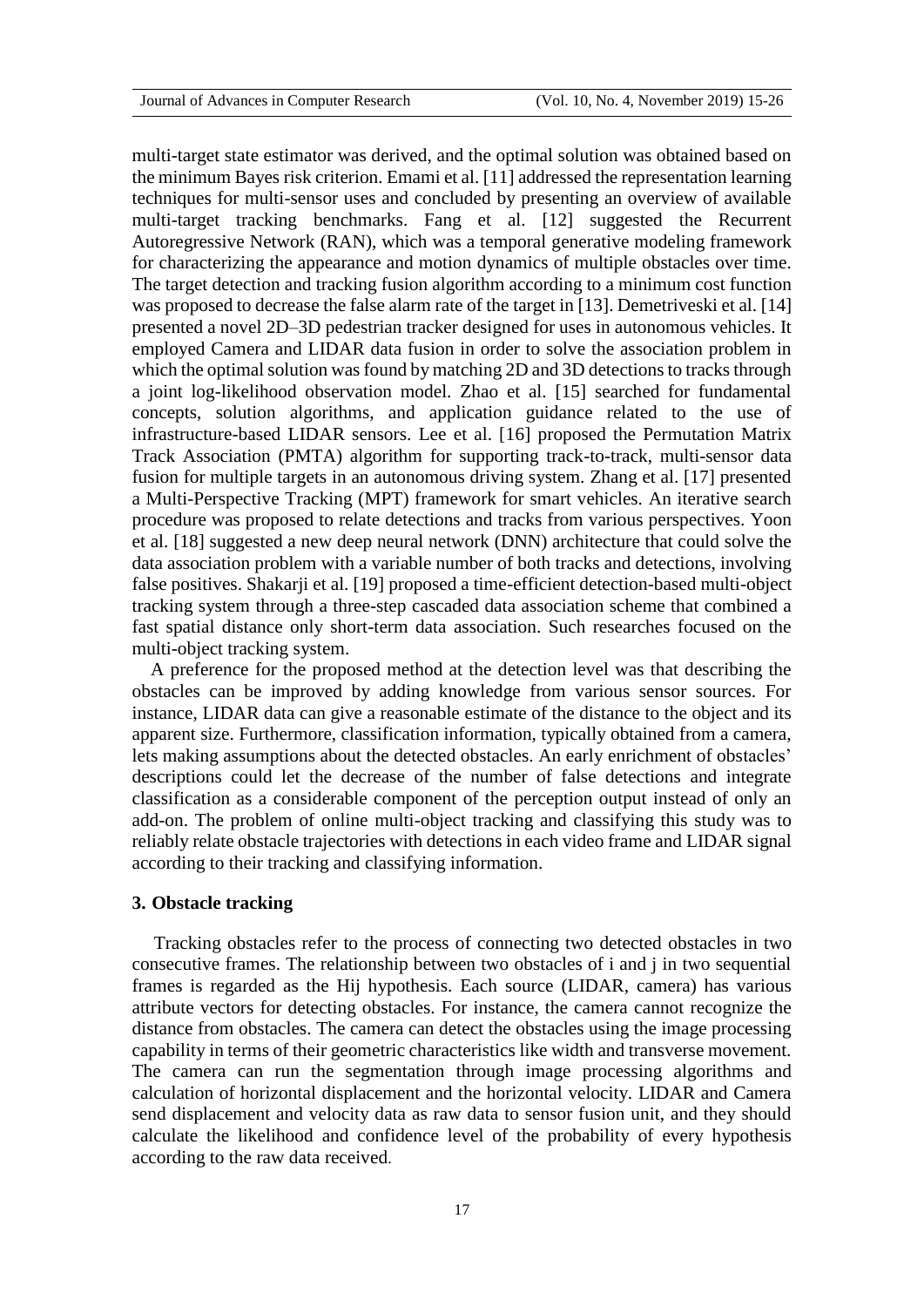| <b>Obstacle Characteristics</b> | Symbol                   |
|---------------------------------|--------------------------|
| Horizontal displacement         | Calculated by Camera     |
| Vertical displacement           | Calculated by LIDAR      |
| Horizontal velocity             | Calculated by the Camera |
| Vertical velocity               | Calculated by LIDAR      |

| Table 1: Raw data to sensor fusion unit |  |  |
|-----------------------------------------|--|--|
|                                         |  |  |

#### **4. Simultaneous, Classification, and Tractionof Moving Obstacles**

In this article, we are going to propose a method for detecting and tracking moving obstacles in UGVs. The LIDAR sensor and camera gather the obstacles information at any frame and send them to the data fusion unit. There is information in each frame of obstacles(*Figure 1*).

The information of the detected obstacles taken from two sources is different, and we intend to use the information on classification and tracking at the same time.



*Figure 1:Example of Association problem*

 The camera can classify obstacles with image processing. TheHOG algorithm and the SVM classifier are the best methods used to detect humans from vehicles [20], which wereused for the classification process in this paper.The Bayesian theory is used to classify and track obstacles.

 Step one: In frame zero (elementary frame), the obstacle classification and tracking object are independently performed by the camera and LIDAR sensor. Thus, for each object, the tracking process is done, and at each frame, the classification information obtained from the camera is expressed as  $C = \{human, vehicle\}$ . The camera and LIDAR sensor also assign a label  $O = \{Hi1, Hi2, Hi3, \dots, Hin \}$  for each object in each frame. Hij is the connection hypothesis of the track I to target j.

In the proposed method, the camera and LIDAR sensor, in each frame, present their data for each object as a connection with the observed obstacles in the previous frame.

 Step 2: At this step, in the new frame, the probability of tracking hypotheses space {Hi1, Hi2, Hi3, ..., Hin}is calculated with the Mahalanobis distance[4], and the probability of the class of each obstacle, in the same frame, is obtained in hypothesis space {human, vehicle}.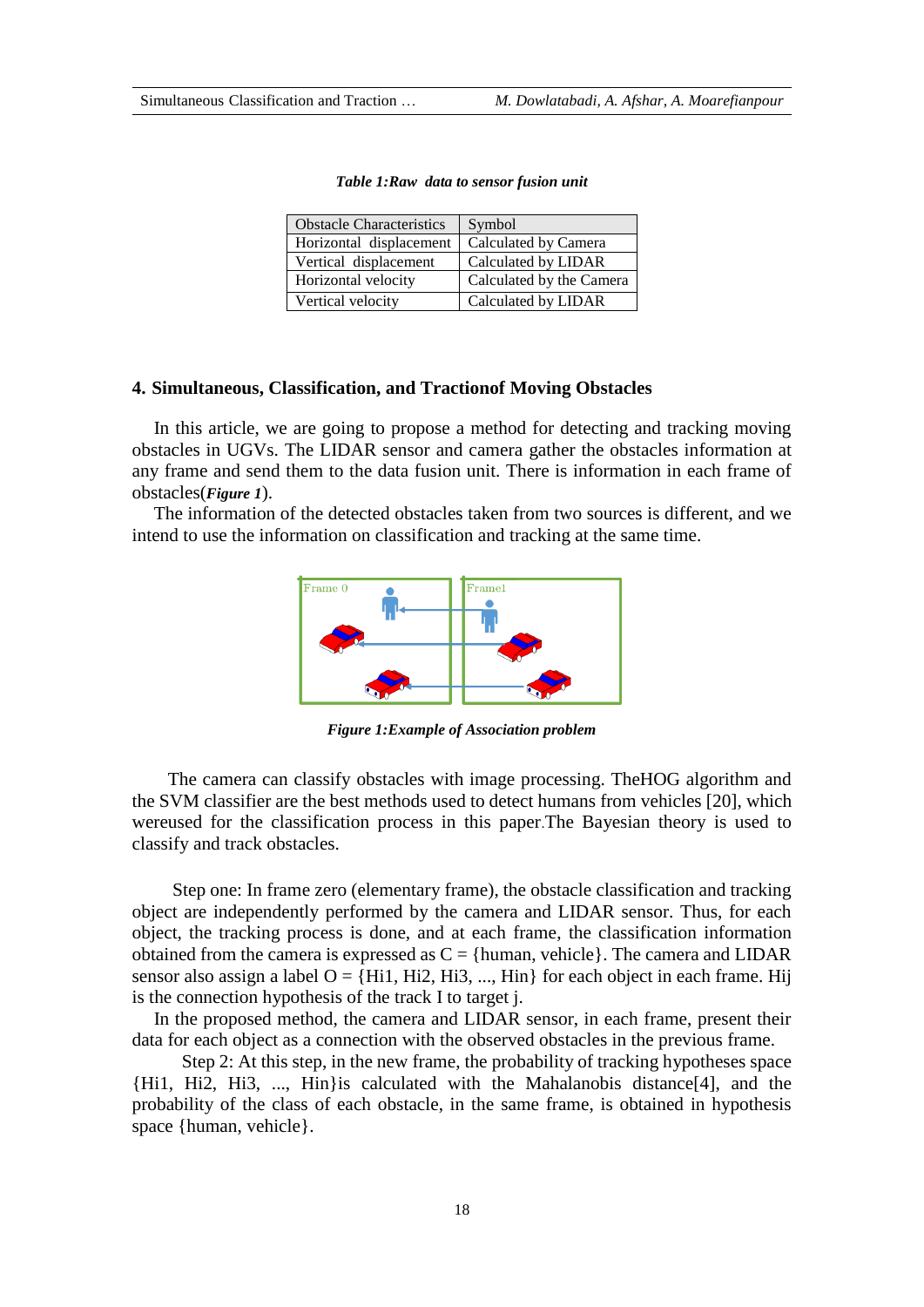Step 3: At this step, the Bayesian algorithm is used in order to engagethe obstacle classification information in the obstacle tracking information that is derived from the second step. The third step of the algorithm is divided into several sub-sections:

3-1: The algorithm uses two steps for updating classification and tracking probabilities. In the first step, the obstacle identification information is used for updating the anterior tracking obstacle probabilities. At this step, the information obtained from the previous frame is used to associate track to target. For each obstacle that is seen in the new frame, the combination of tracking and classifying probabilities.

 It is necessary to include the classification information in their probability value. The obstacle classification information is used to update posterior associating probabilities.

3-2: At this step, we intend to use the probabilities and use them in the Bayesian algorithm. We define the conditional mass function in theorem 1.

Theorem 1: The conditional mass function is:

$$
\mu_{\rm t}(H_{\rm ij}\,|\,C_{\rm ik}\,) = \frac{\mu_{\rm t}(H_{\rm ij})^*\mu_{\rm t-l}(C_{\rm ik}\,|\,H_{\rm ij})}{\sum_{\rm J=1}^n\mu_{\rm t-l}(C_{\rm ik}\,|\,H_{\rm ij})\mu_{\rm t}(H_{\rm ij})}
$$

In which the term  $\mu_t(C_{ik}|H_{ij})$  It is updated in each frame and introduces the classification information of the obstacles in their tracking process. Its calculation is as follows:

$$
\mu_t(C_{ik} \mid H_{ij}) = \frac{\mu_{t-1}(H_{ij} \mid C_{ik})^* \mu_t(C_{ik})}{\sum_{K=1}^2 \mu_{t-1}(H_{ij} \mid C_{ik})^* \mu_t(C_{ik})}
$$

 3-3: In each frame,2\*n probability values must be calculated for each track where n is the number of detected obstacles that are seen in the previous frame. In this regard, the greatest probability of the obstacle's association and its class is considered simultaneously. For each obstacle in each frame, the highest possibility is regarded as the probability assigned to the option.

 $\mu_t(H_{ij} | C_k) = \max(\mu_t^{l,c}(H_{ij} | C_k))$ 

.

The Pseudo codes of the proposed algorithm are as follows(*Figure 2,3*):

tracking obstacles

 $\mu_t^{l,c}(H_{ij})\mu_{t-l}(C_{ik}\mid H_{ij})$ : Input ,  $\mu$ total $\mu_t$  (H<sub>ij</sub> | C<sub>k</sub>) : Output For (all existing tracks) {

-3

-1

 $-2$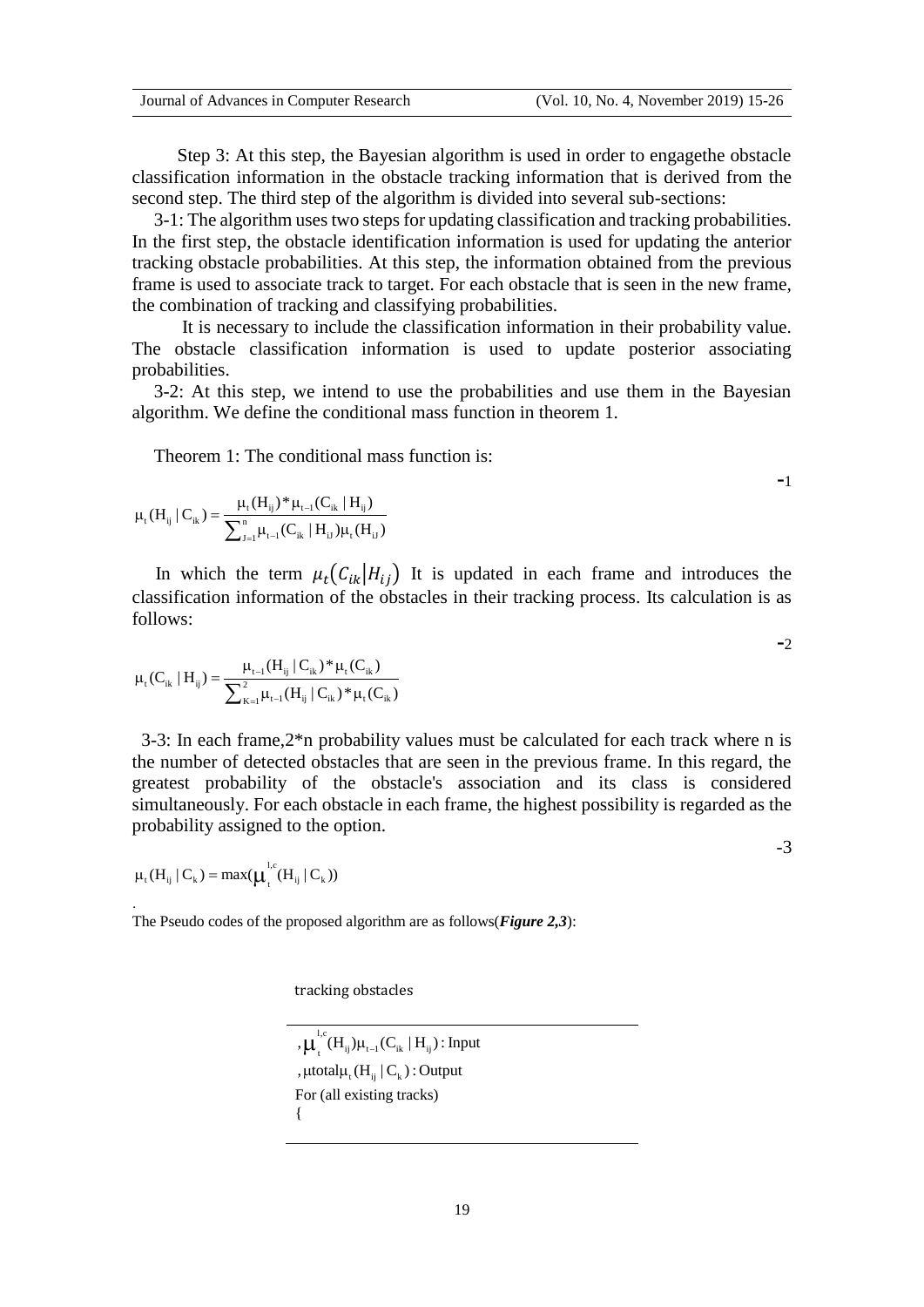$$
\begin{aligned} &\eta_{\mathcal{H}_{t}}(H_{ij}\,|\,C_{ik}) \!\leftarrow\! \frac{\mu_{t}(H_{ij})^*\mu_{t\text{-}1}(C_{ik}\,|\,H_{ij})}{\sum_{J=1}^n \mu_{t\text{-}1}(C_{ik}\,|\,H_{iJ})\mu_{t}(H_{iJ})} \\ &\mu_{t}(H_{ij}\,|\,C_{k}) \!\leftarrow\! \max(\mu_{t}^{l}\,(H_{ij}\,|\,C_{ik})) \\ &\text{and procedure} \\ &\text{for} \end{aligned}
$$

*Figure 2.The proposed tracking obstacles algorithm*



 $\mu_t^1(H_{ij})\mu_{t-1}(C_{ik}\mid H_{ij})$ : Input ,  $\mu$ total  $\mu_t$  (H<sub>ij</sub> | C<sub>k</sub>) : Output For (all existing tracks) {  $\mu_t(C_{ik} | H_{ij})$  $\frac{\mu_{t-1}(H_{ij} | C_{ik})^* \mu_t(C_{ik})}{\mu_{t-1} \mu_{t-1}((H_{ij} | C_{ik})^* \mu_t(C_{ik}))}$  $\sum_{k=1}^{\infty} \mu_{t-1}((\mathbf{H}_{ij})$ <br> $\mu_t(C_k) \leftarrow \max(\mu_t(C_{ik} | H_{ij}))$  $(H_{_{ij}} | C_{ik})^* \mu_t(C_{ik})$  $\frac{1}{\mu_{t-1}((H_{ij} | C_{ik})^* \mu_t(C_{ik})^*)}$  $_{-1}$  $\mu_{t-}$  $\begin{aligned} &\varphi^{j} \leftarrow \frac{\mu_{t-1}(H_{ij} \,|\, C_{ik})^* \mu_t(C_{ik})}{\sum_{k=1}^m \mu_{t-1}((H_{ij} \,|\, C_{ik})^* \mu_t(C_{ik}))}, \end{aligned}$  } End procedure }

## *Figure 3.The proposed classifying obstacles algorithm*

 In this article, we proposed a method to detect and track moving obstacles in an unmanned ground vehicle. In such a vehicle, the LIDAR sensor and camera gathered the obstacles information at any frame and sent them to the data fusion unit. There was the information in each frame of the obstacles. The LIDAR sensor was able to detect the position of the obstacles. Yet, the camera was not able to detect the distance of the obstacles; however, it could classify them based on image processing techniques. Fig.5 shows the flowchart of the proposed method for tracking and classifying based on images and LIDAR signals when driving.



*Figure 4.The case study*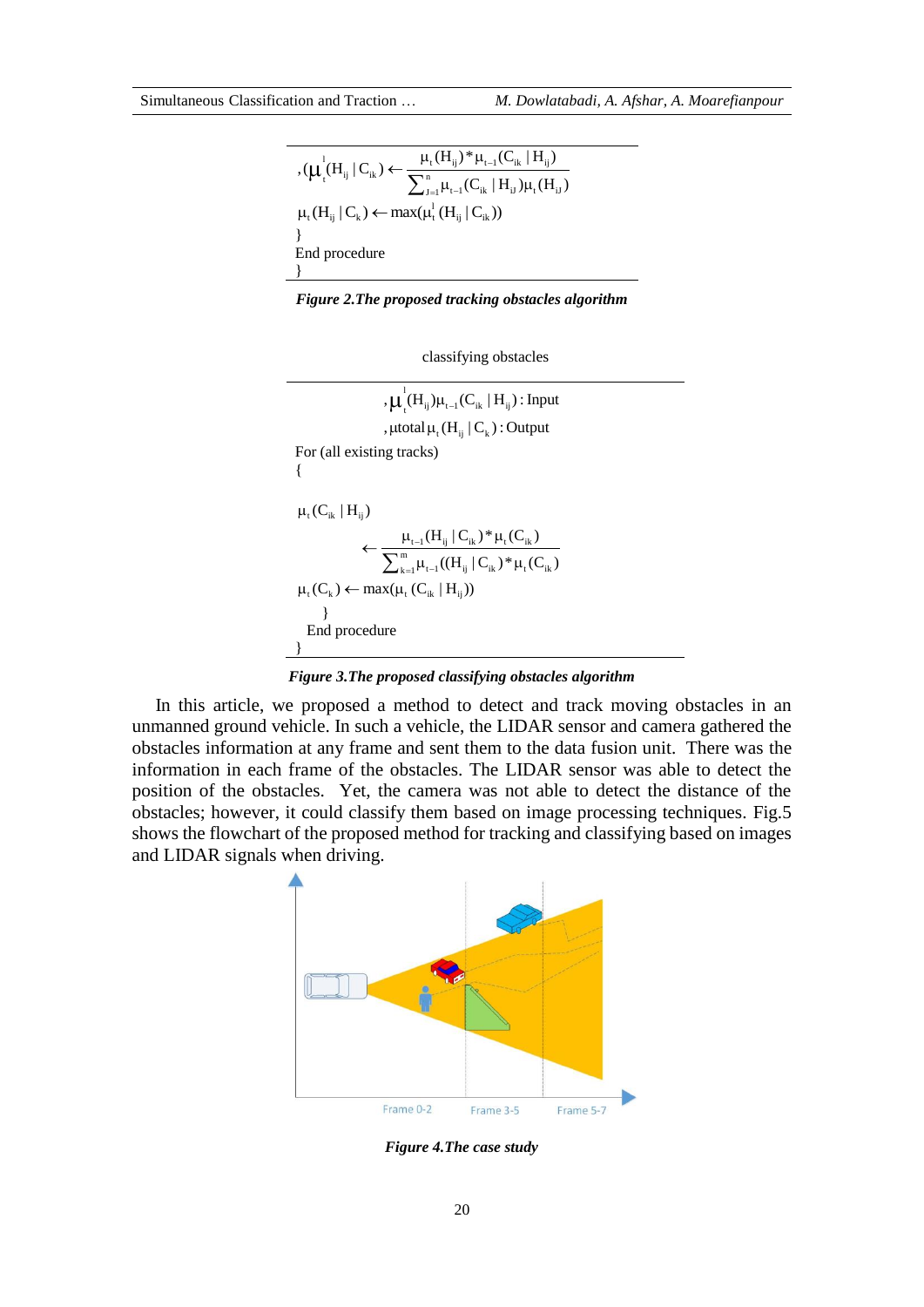In the proposed flowchart, firstly, it should be examined that whether the frame we are within is the initial one. Because labeling is required in the initial frame, and each obstacle is assigned to a label. In the next steps, since the labeling is already carried out, there is no need to the labeling step. After labeling the obstacles, it is required to classify and follow the obstacles, separately, and to identify the probability percentage of each class and following each object. The obstacles are followed based on comparison between the size of each obstacle with that of the previous one by Mahalanobis method. Obstacles classification by hog and SVM methods, selecting the classification methods, and following obstacles are based on the appropriate results obtained from the methods. In addition, the processing time of the algorithms is proper for fast responds. Each classification and obstacle following method is carried out separately and in parallel with each other. Then, the data is imported into the information combining system, which works based on the Bayesian theory. In this paper, a combined method is proposed for merging the classification information and Bayesian Theory, which is placed in the information combining unit. Its pseudo-code is shown in Fig. 3. The obstacle class probability and the probability of relationship between the obstacles with those of the previous frame are updated again, and the process goes on.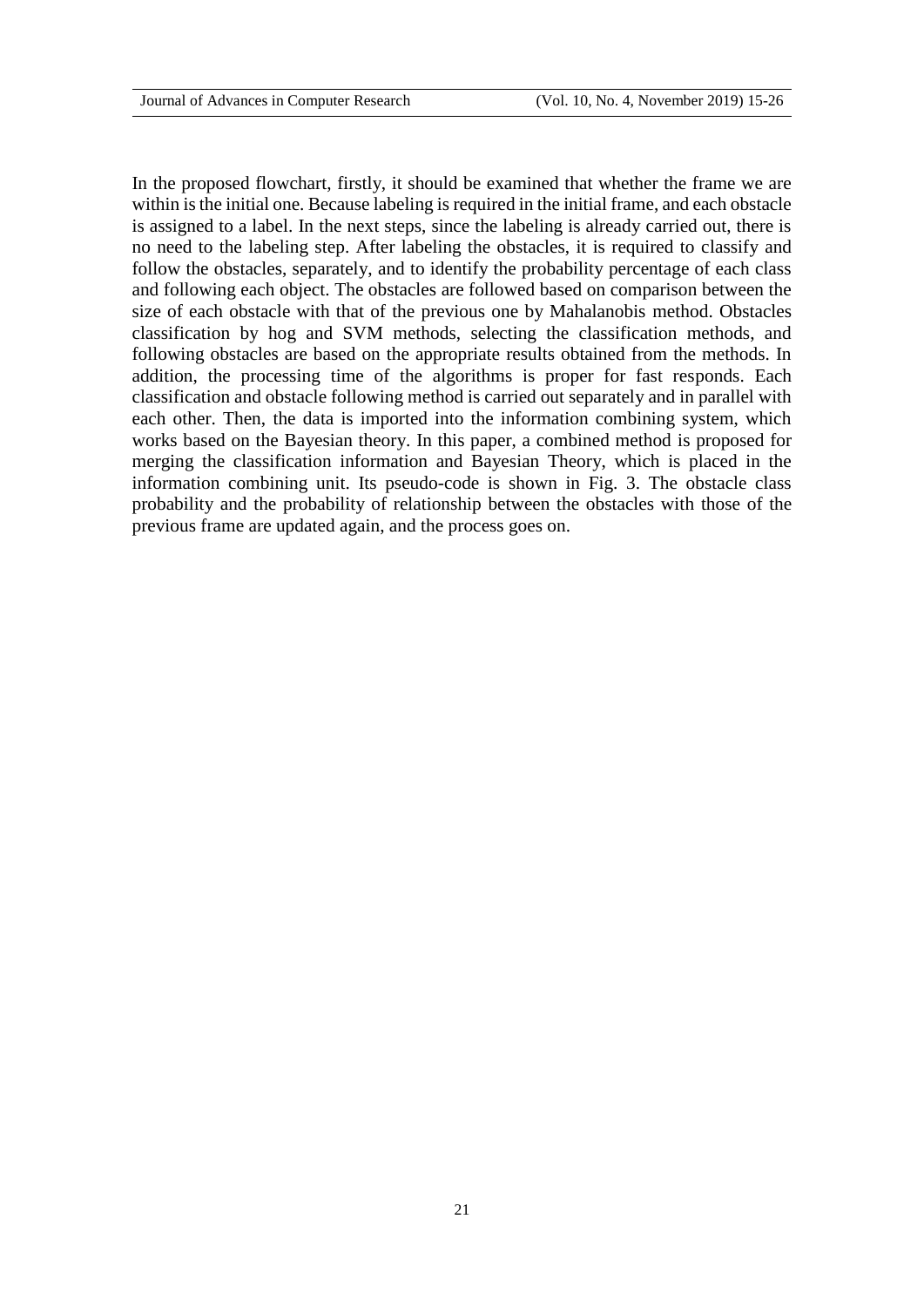

*Figure 5.The proposed flowchart*

### **5. Evaluation**

 For the quantitative evaluation of the proposed method, we generated a benchmark set using seven different frames. The MATLAB software has been used. There are two obstacles in each frame, and for each object, there are two possibilities for classifying and tracking the obstacle. In each frame, the obstacle tracking probability is available in figure.6, and classifying probability is shown in figure7.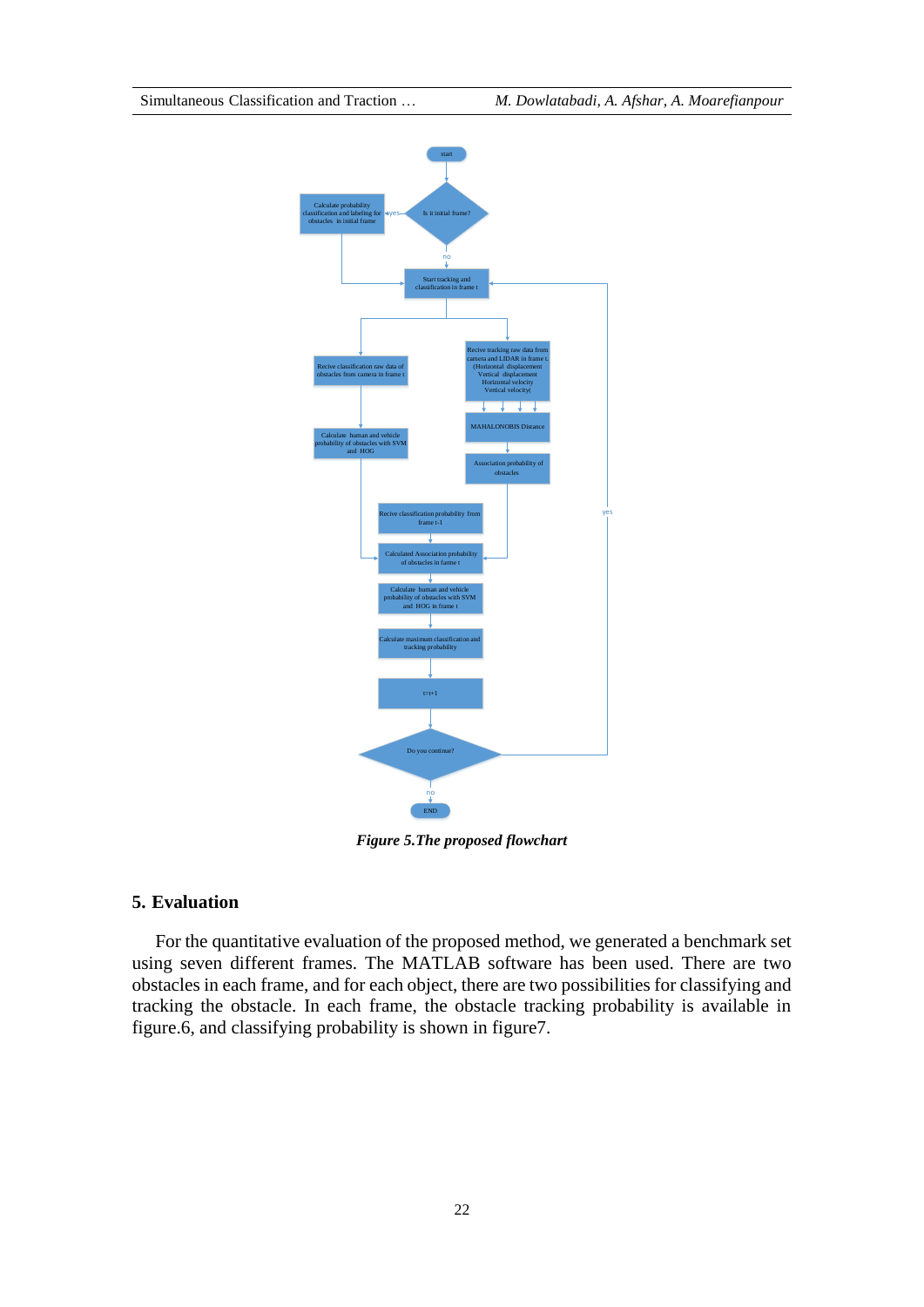

*Figure 6.Probability tracking*

 The experimental results in Fig. 9, show that the AP for the proposed method with LIDAR and camera increases with the iterations, while there are not significant changes with LIDAR. However, the results show an interesting trend, first increasing slowly until the 5th iteration, and then increasing well above any other combination. This final outcome shows the advantage of our multi-sensor system, which can eventually improve the online transfer learning process.



*Figure 7.Probability classifying*

 With recent advances in object detection, the tracking-by detection method has become mainstream for multi-object tracking in computer vision. The tracking-bydetection scheme necessarily has to resolve a problem of data association between existing tracks and newly received detections at each frame. In this system, measurement data from different sensor modalities (LIDAR, and vision) is processed by object trackers operating on each sensor modality independently to create the tracks of the obstacles. The proposed approach fuses the object tracklists from each tracker and classifies them, first by associating the tracks within each tracklist. The eventual output is the unified tracks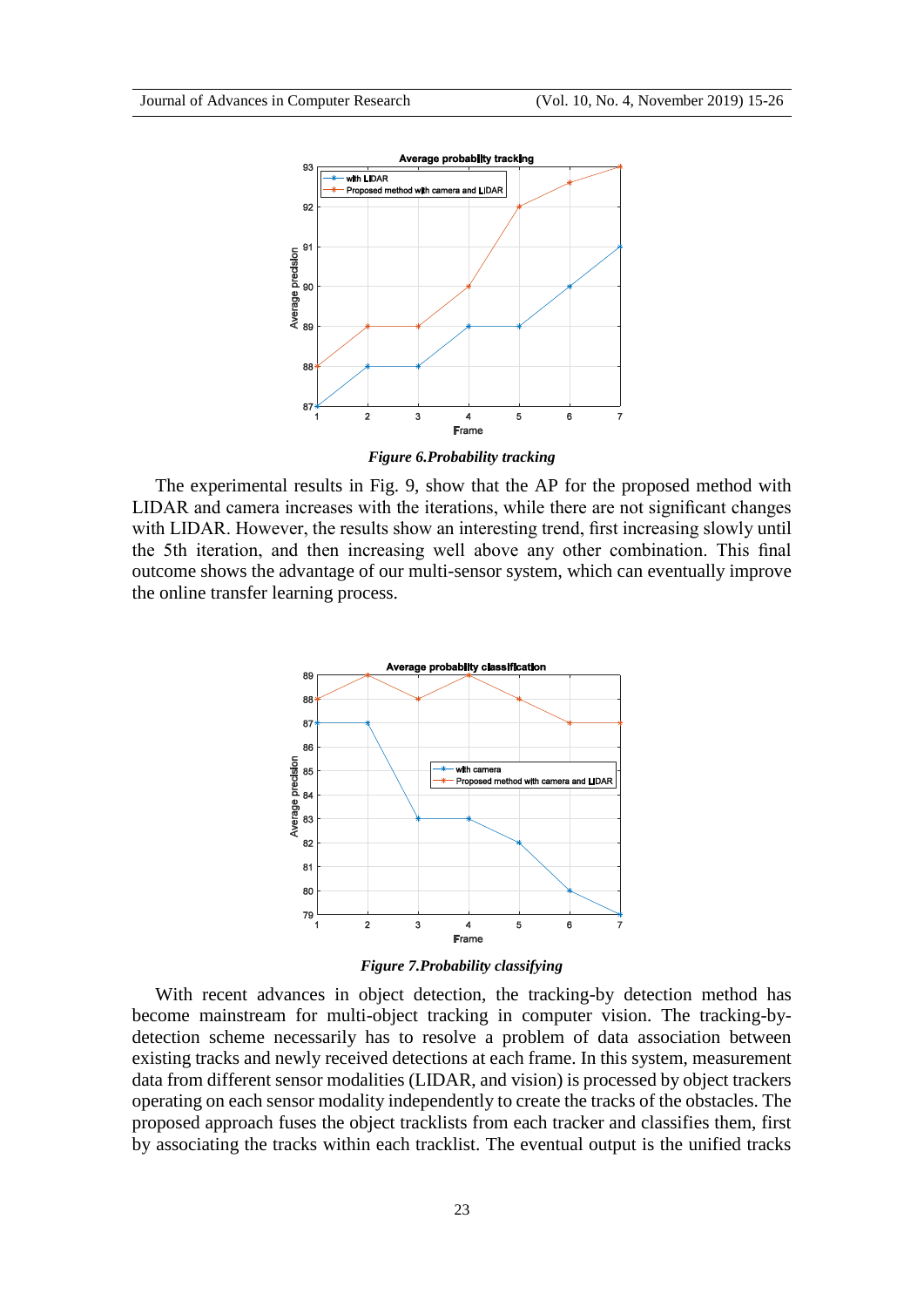of the obstacles provided for further autonomous driving processing, such as path and motion planning.

The proposed method in this paper improves the combination of classification and obstacle following methods during successive times so that the conventional methods of classification and obstacle following are improved by time going on and increasing data, and uncertainty is reduced. Considering that the classification problem is taken into account for a moment and during a time interval, the proposed method has not been provided before.

|                                 |                           | <b>VEHICLES</b> |             | <b>PEDESTRIANS</b> |             |
|---------------------------------|---------------------------|-----------------|-------------|--------------------|-------------|
| <b>METHOD</b>                   | <b>SENSORS</b>            | <b>EASY</b>     | <b>HARD</b> | <b>EASY</b>        | <b>HARD</b> |
| VOTE3D<br>[21]                  | <b>LIDAR</b>              | 56.8            | 42.57       | 44.48              | 33.72       |
| LSVM-<br>MDPM[22]               | <b>CAMERA</b>             | 68.02           | 44.18       | 47.74              | 35.95       |
| FUSION-<br>DPM[23]              | LIDAR+CAMERA              |                 |             | 59.51              | 45.05       |
| $MV-$<br>RGBD-<br><b>RF[24]</b> | LIDAR+CAMERA              | 76.4            | 57.47       | 73.3               | 49.63       |
| 3DOP[25]                        | SENSOR,-<br><b>CAMERA</b> | 93.04           | 79.6        | 81.7               | 64.7        |
| <b>OURS</b>                     | LIDAR+CAMERA              | 96.5            | 83.2        | 83.6               | 69          |

*Table 2: comparison results between the proposed method and state-of-the-art methods*

Table 2 lists the comparison results between the proposed method and state-of-the-art methods. We achieved improvement in average precision (AP) of 96.5,83.2%,83.6%, and 69% over the entire classes for the vehicles, pedestrians, respectively, at an easy and hard level. As listed in Table2, the results of the pedestrians and vehicle classes were slightly improved over those of the baseline methods. This result demonstrates that the camera cannot completely measure obstacles located far from the UGV. Further, also the gap between scans of two laser beams is widely spread according to the distances, obstacles corresponding to pedestrians and vehicles could be missed.

#### **6. Conclusion**

 In this paper, we proposed a new Bayesian data association approach for multi-object tracking and classifying. The association probabilities are calculated by the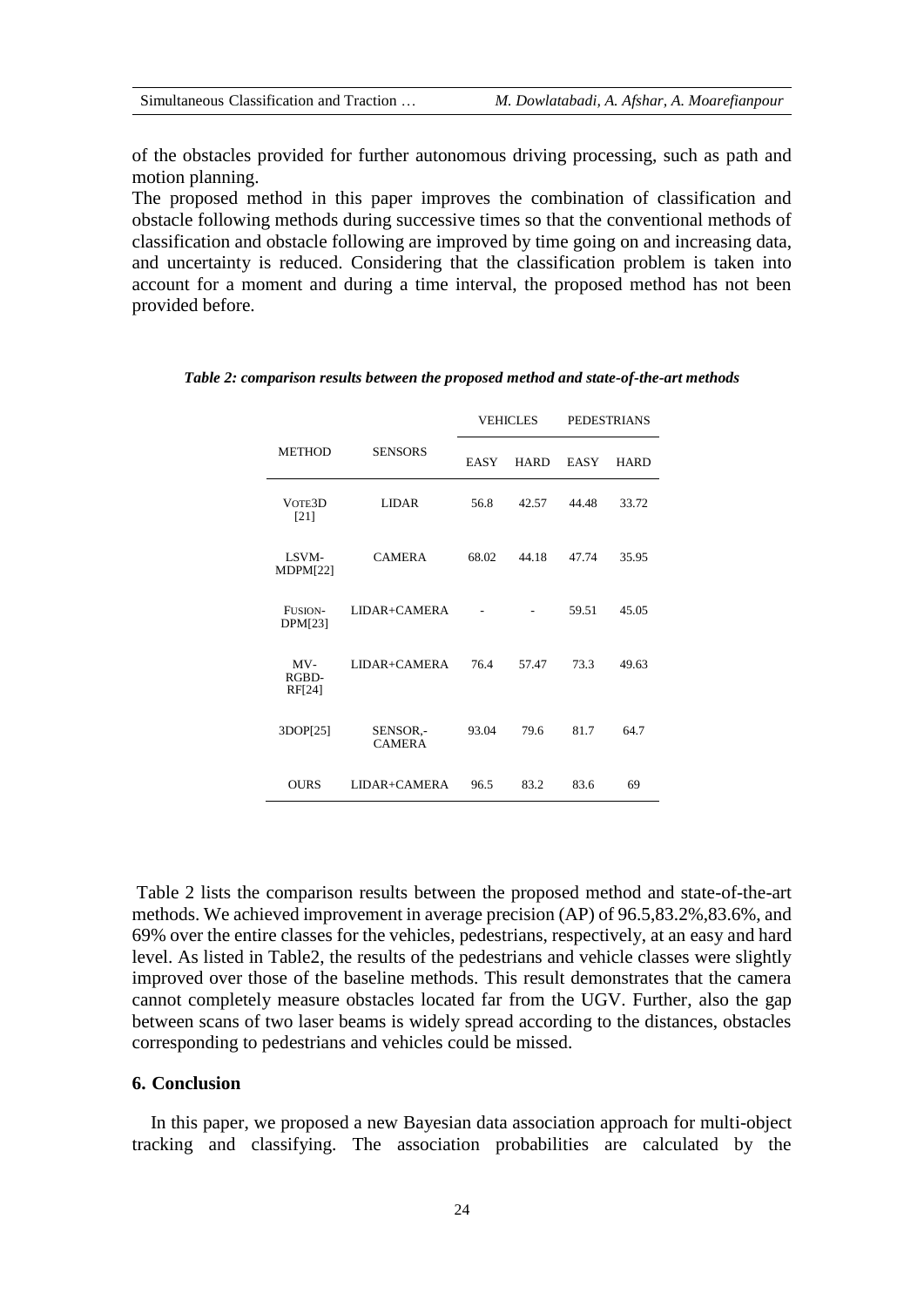Mahalanobisdistance. For the quantitative evaluation of the proposed method, we generated a benchmark set using seven frames. The results show that by using the proposed method, the RMSE index has decreased. The probability of classifying is improved by decreasing the variance classifying signal. Simulation results of obstacle detection show the advantages of the proposed method in classifying and tracking obstacles.

#### **References**

- [1] D. Gruyer, "Etude du traitement de données imparfaites pour le suivi multi-objets: Application aux situations routières," Compiègne, 1999.
- [2] V. Schmidlin, "Poursuite multicible multicapteur à l'aide de réseaux neuronaux. Application à la poursuite de cibles aériennes," Nice, 1994.
- [3] P. A. Samara, G. N. Fouskitakis, J. S. Sakellariou, and S. D. Fassois, "A statistical method for the detection of sensor abrupt faults in aircraft control systems," IEEE Transactions on Control Systems Technology, vol. 16, pp. 789-798, 2008.
- [4] X. Zhu, "Fundamentals of applied information theory," Beij ing: Tsinghua Universi ty Pres s, 2000.
- [5] M. Truchon, "Borda and the maximum likelihood approach to vote aggregation," Mathematical Social Sciences, vol. 55, pp. 96-102, 2008.
- [6] Z.-J. Zhou, C.-H. Hu, D.-L. Xu, J.-B. Yang, and D.-H. Zhou, "Bayesian reasoning approach based recursive algorithm for online updating belief rule based expert system of pipeline leak detection," Expert Systems with Applications, vol. 38, pp. 3937-3943, 2011.
- [7] S.-H. Oh, "Improving the error backpropagation algorithm with a modified error function," IEEE Transactions on Neural Networks, vol. 8, pp. 799-803, 1997.
- [8] Y. Deng, "Generalized evidence theory," Applied Intelligence, vol. 43, pp. 530-543, 2015.
- [9] T. T. Nguyen, J. Spehr, D. Vock, M. Baum, S. Zug, and R. Kruse, "A general reliability-aware fusion concept using DST and supervised learning with its applications in multi-source road estimation," in 2018 IEEE Intelligent Vehicles Symposium (IV), 2018, pp. 597-604.
- [10] Z. Jing, M. Li, and H. Leung, "Multi-target joint detection, tracking and classification based on random finite set for aerospace applications," Aerospace Systems, vol. 1, pp. 1-12, 2018.
- [11] P. Emami, P. M. Pardalos, L. Elefteriadou, and S. Ranka, "Machine learning methods for solving assignment problems in multi-target tracking," arXiv preprint arXiv:1802.06897, 2018.
- [12] K. Fang, Y. Xiang, X. Li, and S. Savarese, "Recurrent autoregressive networks for online multiobject tracking," in 2018 IEEE Winter Conference on Applications of Computer Vision (WACV), 2018, pp. 466-475.
- [13] S. Wang, Z. Ge, G. Lv, and K. Lu, "Research on Multi-Target Stable Tracking Algorithm Based on Detection and Tracking Fusion," in Journal of Physics: Conference Series, 2018, p. 012175.
- [14] M. Dimitrievski, P. Veelaert, and W. Philips, "Behavioral pedestrian tracking using a camera and LiDAR sensors on a moving vehicle," Sensors, vol. 19, p. 391, 2019.
- [15] J. Zhao, H. Xu, H. Liu, J. Wu, Y. Zheng, and D. Wu, "Detection and tracking of pedestrians and vehicles using roadside LiDAR sensors," Transportation research part C: emerging technologies, vol. 100, pp. 68-87, 2019.
- [16] K.-H. Lee, Y. Kanzawa, M. Derry, and M. R. James, "Multi-Target Track-to-Track Fusion Based on Permutation Matrix Track Association," in 2018 IEEE Intelligent Vehicles Symposium (IV), 2018, pp. 465-470.
- [17] X. Ji, G. Zhang, X. Chen, and Q. Guo, "Multi-perspective tracking for intelligent vehicle," IEEE Transactions on Intelligent Transportation Systems, vol. 19, pp. 518-529, 2018.